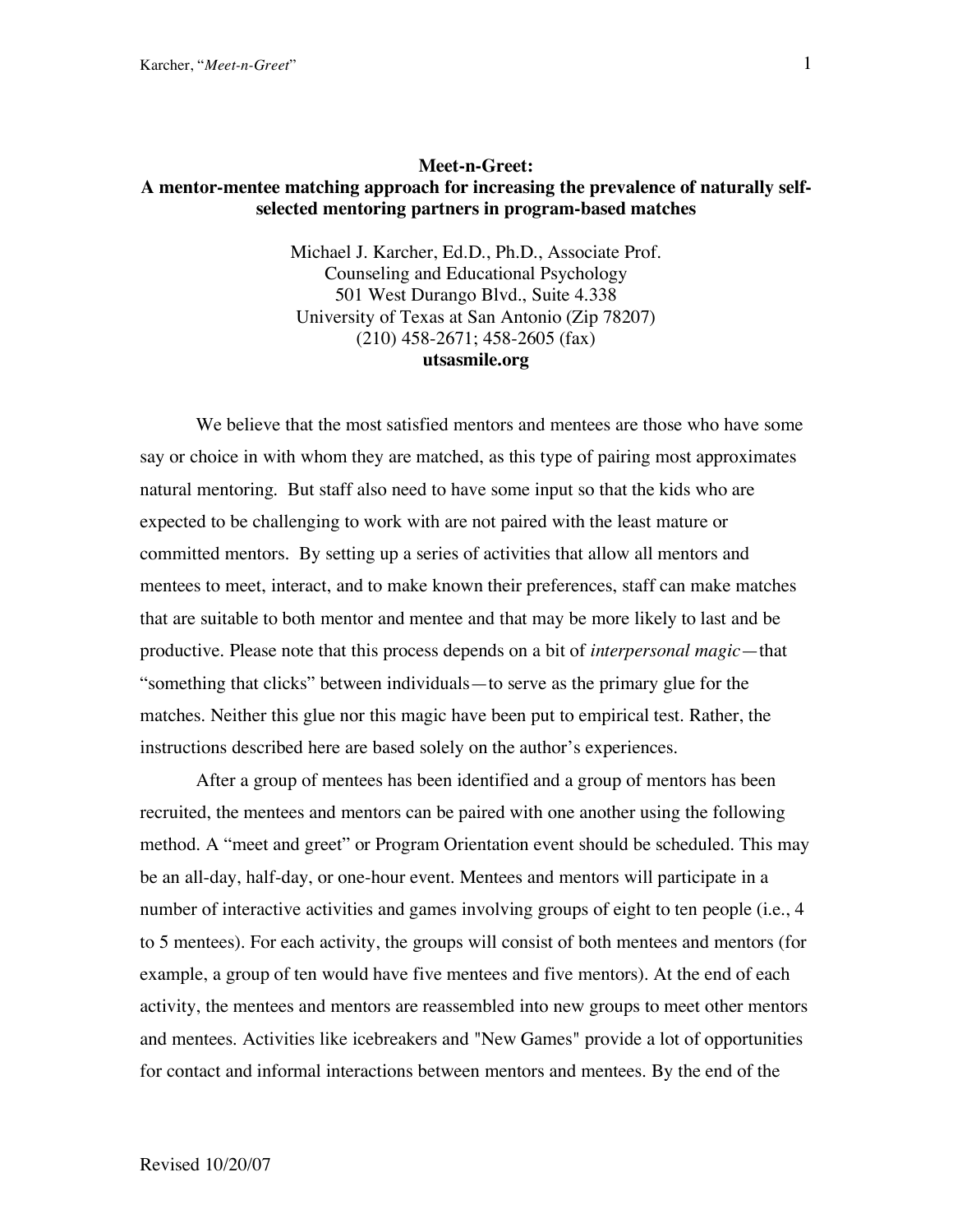Orientation, each mentee should have been able to interact for a few (5-10) minutes, oneon-one, with each mentor.

The focus of the interactions between mentors and mentees should deliberately not be on pairing. Rather, this is a time to "meet and greet" others in the program. *Planning this as a fun interaction and sharing this purpose for these activities is important to the success of this procedure*. Mentors should be instructed beforehand (i.e., at the start of the Orientation) to make note of with which children they meet and seem to feel a natural connection. Mentees will only be told to try to remember the names of the adults they meet. Program staff will make notes throughout the Orientation about the interactions and natural pairings that occur as well; but the program staff will pay most attention to those children who do least well because of being overly shy or active, aggressive, or demanding—as these are the least likely to be selected by mentors.

Although the "magic" of a natural connection is viewed as the primary matching tool, this should nevertheless be secondary to findings from research on mentoring which suggests (a) that mentors with prior experience in the helping professions (or with mentoring) are most effective, and (b) youth with troubled backgrounds (e.g., have abuse histories or are defiant) are hardest to serve. Given this, it is very useful and most ethical to identify both types of people, and try to orient them to each other in the meet and greet. It may be especially useful to talk with the more experienced adults before the Orientation and request that they pay particularly close attention to these youth with troubled backgrounds to see if the adults think they could develop a connection with such youth.

## The Interest Matching List

After the Orientation, the mentees should be asked to provide the names of 2 to 3 of the adults (mentors) that they remembered and liked interacting with with. (If the meet-and-greet occurs in larger groups of say 8 or more youth, it may be useful to ask youth to try to recall the name of one or two of the adults they enjoyed interacting with during the first half of the orientation. This avoids the recalled names being more a function of recency than "magic.") By asking who the mentees remember, it is assumed they will indicate who they liked and with whom they felt a connection—although this has not been empirically tested. They should not be asked to identify their #1 choice. By

2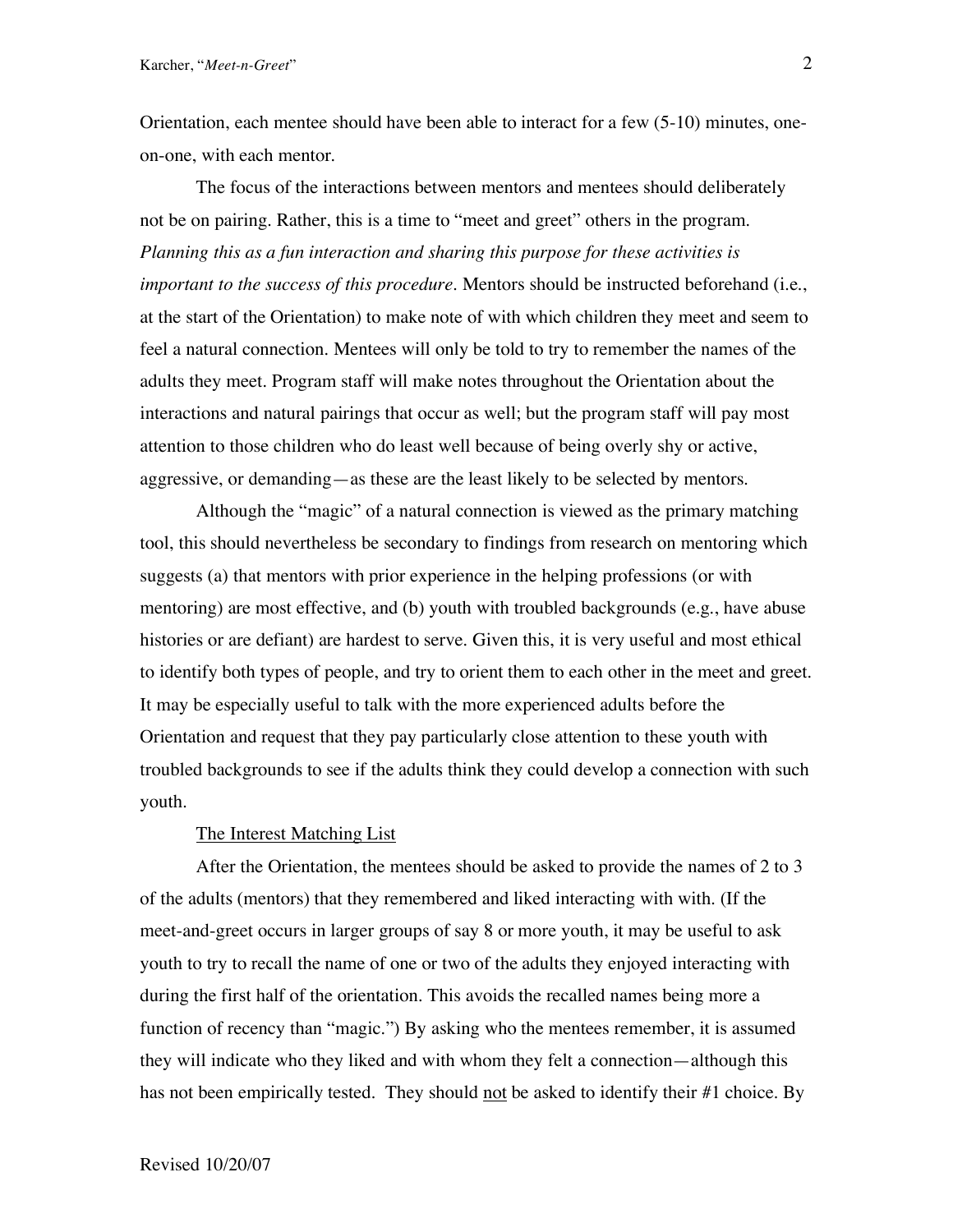not asking them to "rank" the adults (which would be to assign a preference), it should increase the likelihood that they are satisfied with the mentor they are matched even if that person was not their #1 choice but is just whom they did remember spending time with. Mentors will also be asked to recall the names of the kids with whom they felt a connection during the Orientation. Mentors can be asked to name the two or three youth with whom they would most like to work (to ensure the names they recalled reflect their actual preference) but should also to indicate any they feel they could NOT work with.

NOTE: Do not ask mentees to rank or number their choices, only to recall the names of the mentors or adults with whom they enjoyed spending time and liked.

A key component of this matching process is to keep the attention on the interactions and the games, and not on selecting a partner. If the youth think they are being evaluated by mentors or that they need to select their mentor, the process will be less successful. It will stultify the interactions and set the youth up for failure when they do not receive the mentor they most wanted. The matching process should be conveyed as primarily one of similarity of interests. Using the interests sheets attached—having both mentor and mentee complete the first one—provides additional information for making the match but also suggests to both that compatibility of interests is a primary matching criteria. In fact, interests will be secondary to recalled names (assumed preferences). When to administer the interest list (as but one possible interest list that could be used)--whether prior to or after the Orientation or on another day altogether should be determined by which will make the meet-and-greet most natural and lively.

Program staff will make the final decisions about pairing/matching by trying to either provide the mentee their first or second choice or match individuals who nominated one another (mutually nominated). Then mentors named further down the youth's list should be assigned. When a mentee cannot be given a mentor they named (e.g., all of the adults they nominated were mutually nominated with other youth) the youth who were listed by a mentor should be matched with the nominating mentor. In this situation, the mentee should be told they shared some interests with the mentor and that the mentor really wanted to work with them. This keeps the focus on the positive qualities of the youth (despite their not being assigned someone they were initially drawn to).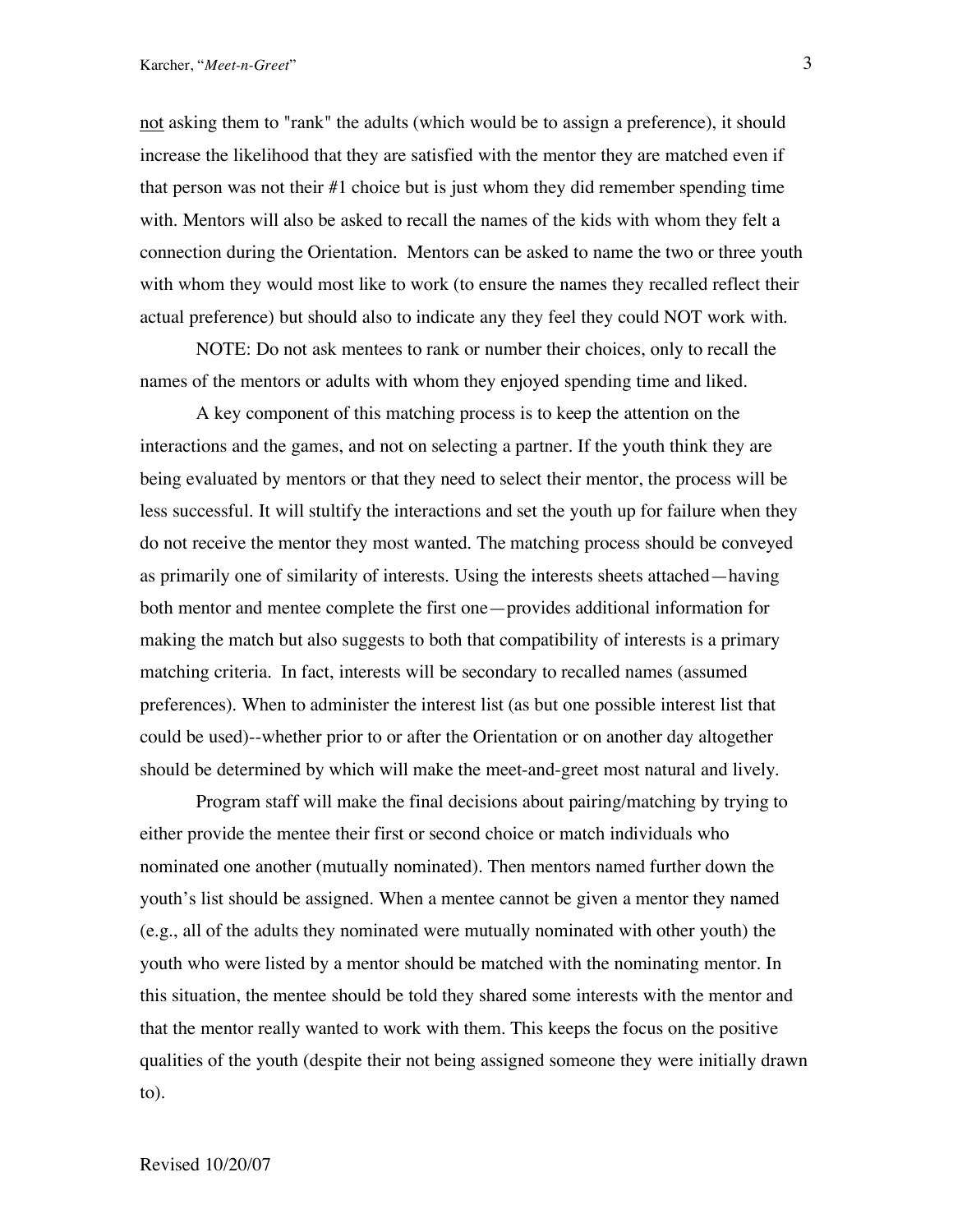Remaining mentees and mentors should be matched based on expressed interests and preferences. Matching decisions might also be based mentors' requests regarding specific types of children, and staff observations of mentee and mentor interactions during the Orientation programming. Both mentees and mentors should be informed that they should tell staff if they are dissatisfied with their match at any time during the program, and that changes can be made when alternatives are available.

Even if one wants to explicitly have mentors and mentees select one another, this process may help minimize frustration and disappointment by minimizing the likelihood that either individual makes choice that cannot be honored. Although it is surprising how often mutual nominations occur, most youth will not get their "first choice". If they never make a choice consciously, then they are less likely to reject anyone other than their " $\#1$ " choice." By downplaying the meet-and-greet as a selection event and playing up its role as a program event for everyone to get to know each other, more satisfying and lengthy matches may result. When youth (and mentors) can be given partners they ranked highly, it is useful to play up the fact that "you got someone high on your list who also chose you." But where mutual nominations don't occur, the matching can be described as a result of similarity of interests and enthusiasm on the mentor's part for working with that particular youth. Regardless of who is selected as the mentor, it may be best to discuss one-on-one the matching with the mentee, explain to her why this match is likely to be a good one ("she really wanted you" or "you noted her as someone you really liked" or "you shared the same interests, so you should have a lot of fun together"), make sure she is okay with the match, and ensure she understands how her or the mentors' preferences or interests led the matching. In summary, in comparison to matches made by interests or schedules alone, the meet-and-greet process should increase the likelihood that one or more of the matches will be assembled using at least some of that "magic glue" that holds together natural mentoring relationships.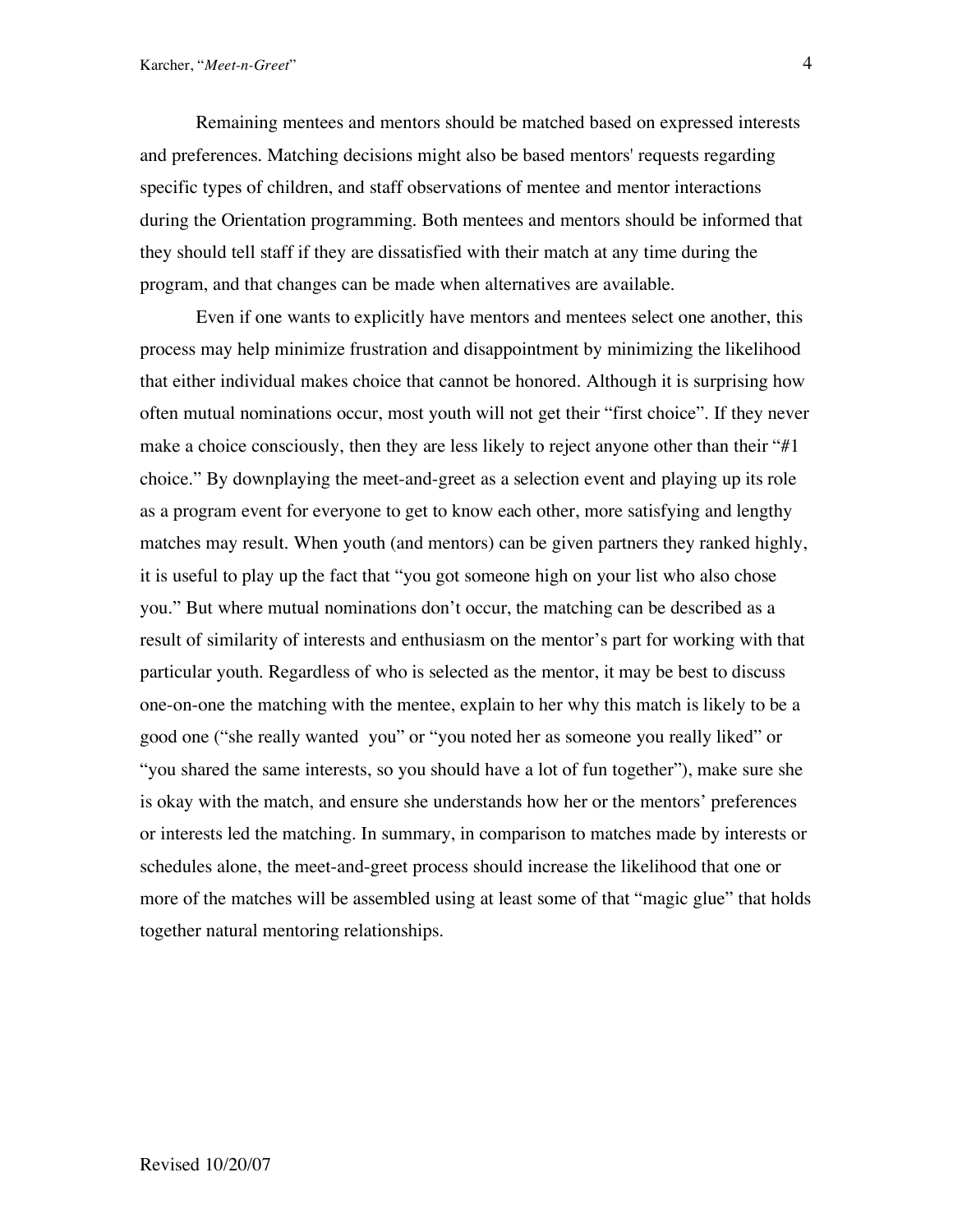## **TELL US ABOUT YOU....**

The following information will be used to help us match mentors with mentees. Please let us know what you enjoying doing so we can identify shared interests!

1. If you were given a choice between the following activities, what would be your top three choices (please label 1, 2, and 3):

Going to a college or professional sports game

Going to an amusement park

Spending an afternoon at the mall

Going out to eat and to a movie

 $\Box$  Going to a concert (type:

Rollerblading/Biking

Bowling

Camping

2. If you were given a choice between spending a day at the following places, what would be your top three choices (please label 1, 2, and 3)

 $\exists$  Zoo Children's Museum

Theater (to see a play)

Art Museum in the city

College sports game at the University

Park for a picnic and to play games

3. What are your hobbies or special interests?

4. Are there any activities you don't like? If yes, what are they?

5. Do you enjoy participating in sports? What is your favorite?

6. What new things would you like to try or learn?

7. Do you like to read? If so, what types of books or magazines?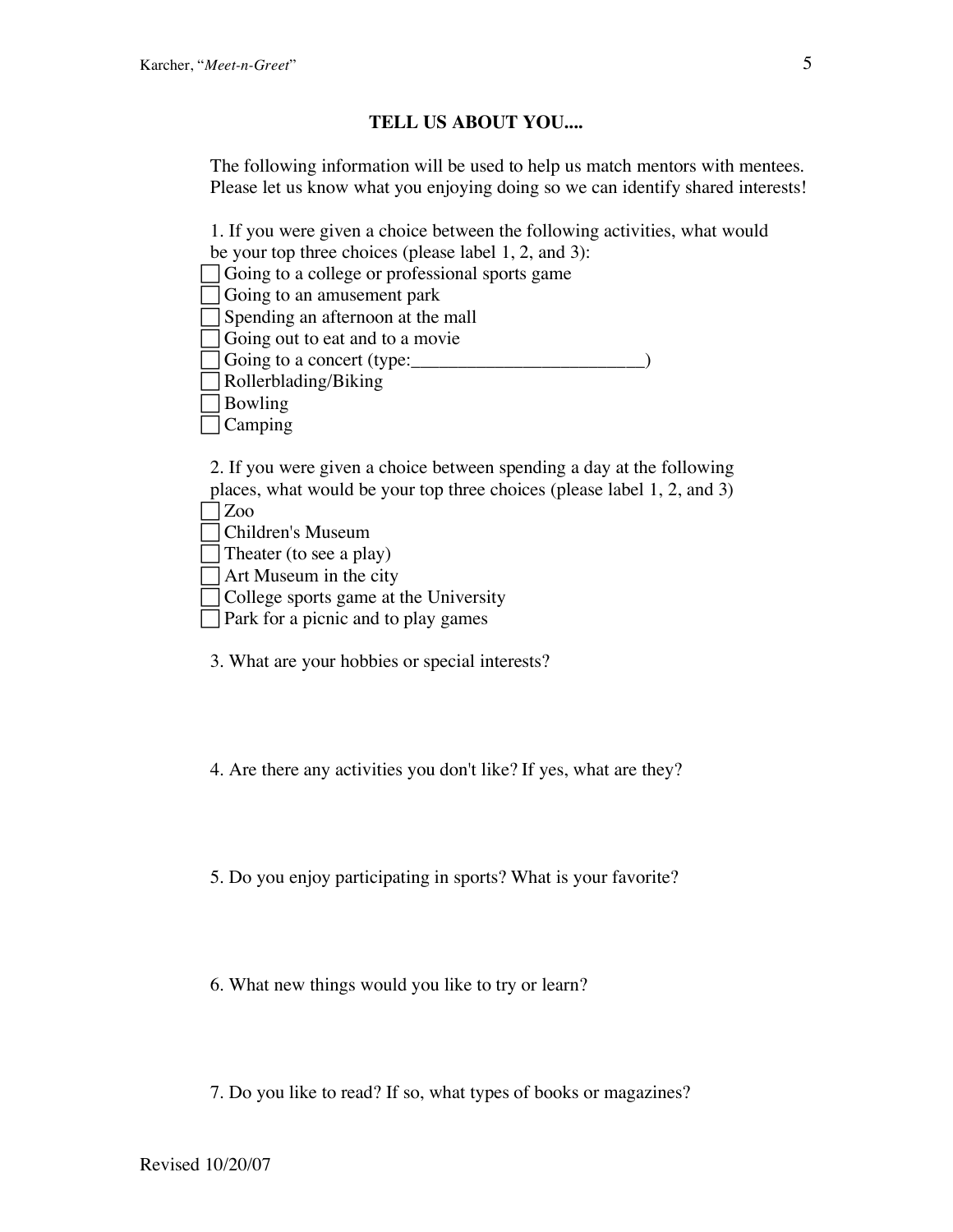- 8. What is your favorite subject in school?
- 9. What is your least favorite subject in school?
- 10. What type of music do you like best?
- 11. If you could do anything in the world, what would it be?
- 12. What would you do if you won \$10,000 in a contest?

Tell us anything unique about you. It can be about your unique interests, family, or other experiences or talents you have.